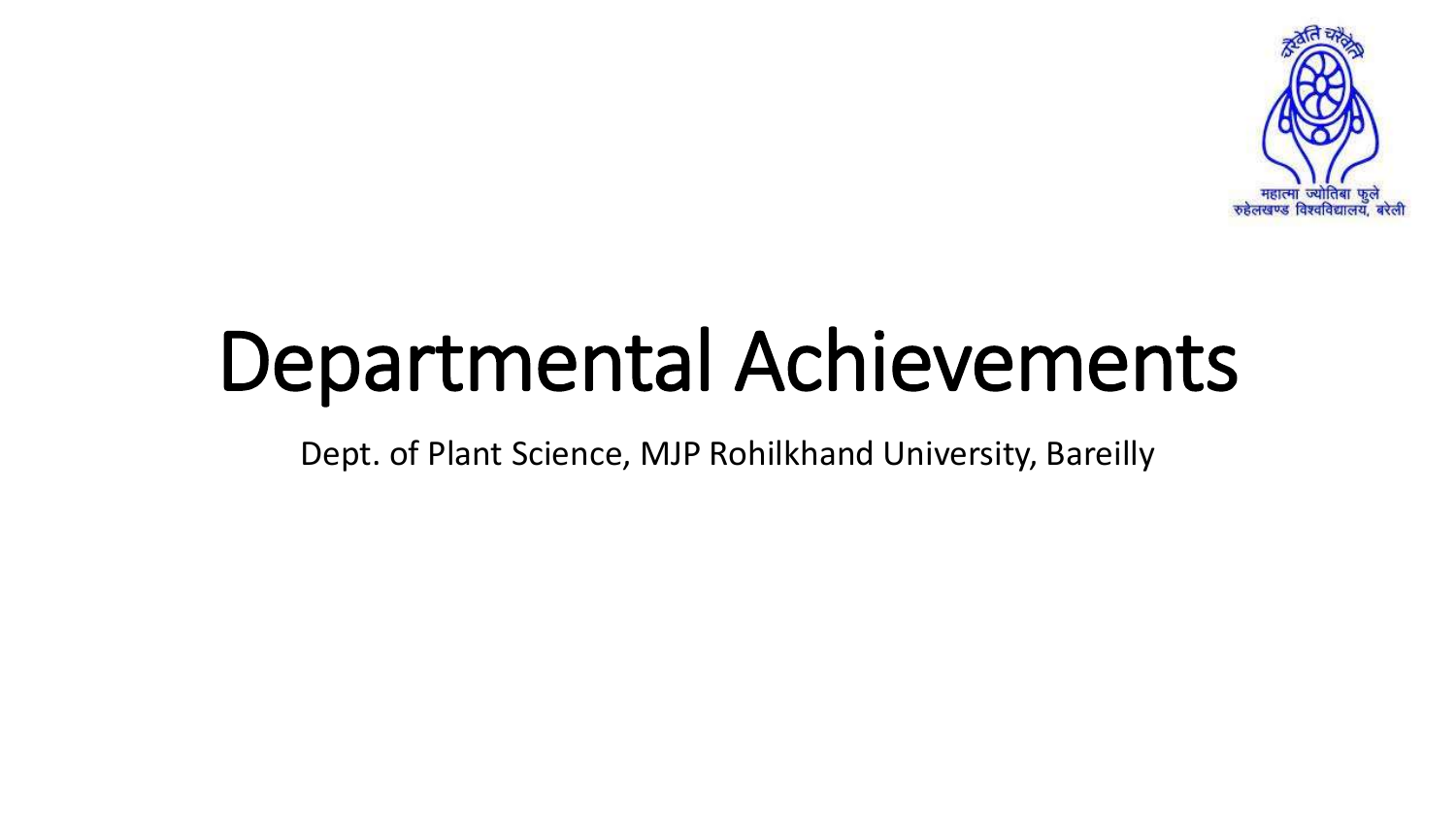Prof. V.P. Singh (BSR Faculty Fellow) (in the center) awarded Prof. Birbal Sahni medal 2020 by Indian Botanical Society at NBRI Lucknow on 19th March 2021

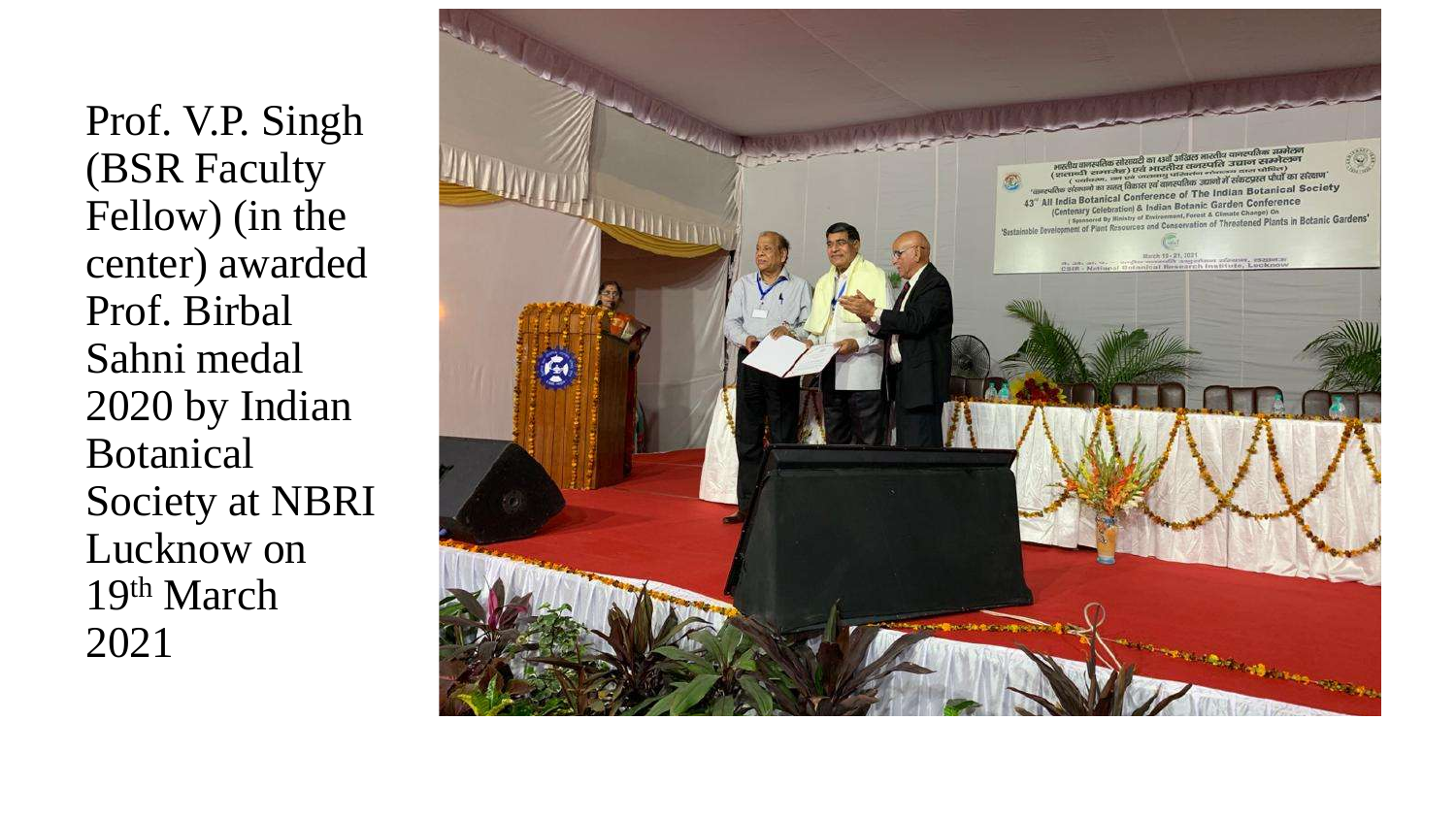## **Project grants**

| <b>Name</b>            | <b>Project Tile</b>                   | <b>Sanctioned amount</b> | <b>Year</b> | <b>Funding agency</b>                        |
|------------------------|---------------------------------------|--------------------------|-------------|----------------------------------------------|
| Dr. L. K. Pandey       | Evaluatingpotential                   | $10$ Lac                 | 2019-2021   | <b>UGC Start Up Grant</b>                    |
| Dr. L. K. Pandey       | Exploringecosyste<br>m                | $28$ Lac                 | 2020-2022   | <b>SERB-SRG</b>                              |
| Dr. L. K. Pandey       | Exploring<br>deformitiesecosyste<br>m | 38 Lac                   | 2020-2023   | <b>ICMR-EMR (Not</b><br>availed)             |
| Dr. Alok<br>Srivastava | Bacteriametal                         | 5.0 Lac                  | 2021-2022   | Research &<br>Development<br>Project Up Govt |
| Prof. J.N. Maurya      | Influenceirrigation                   | $5.0$ Lac                | 2021-2022   | Research &<br>Development<br>Project Up Govt |
| Prof. S.K. Garg        | ToBareilly                            | $5.0$ Lac                | 2021-2022   | Research &<br>Development<br>Project Up Govt |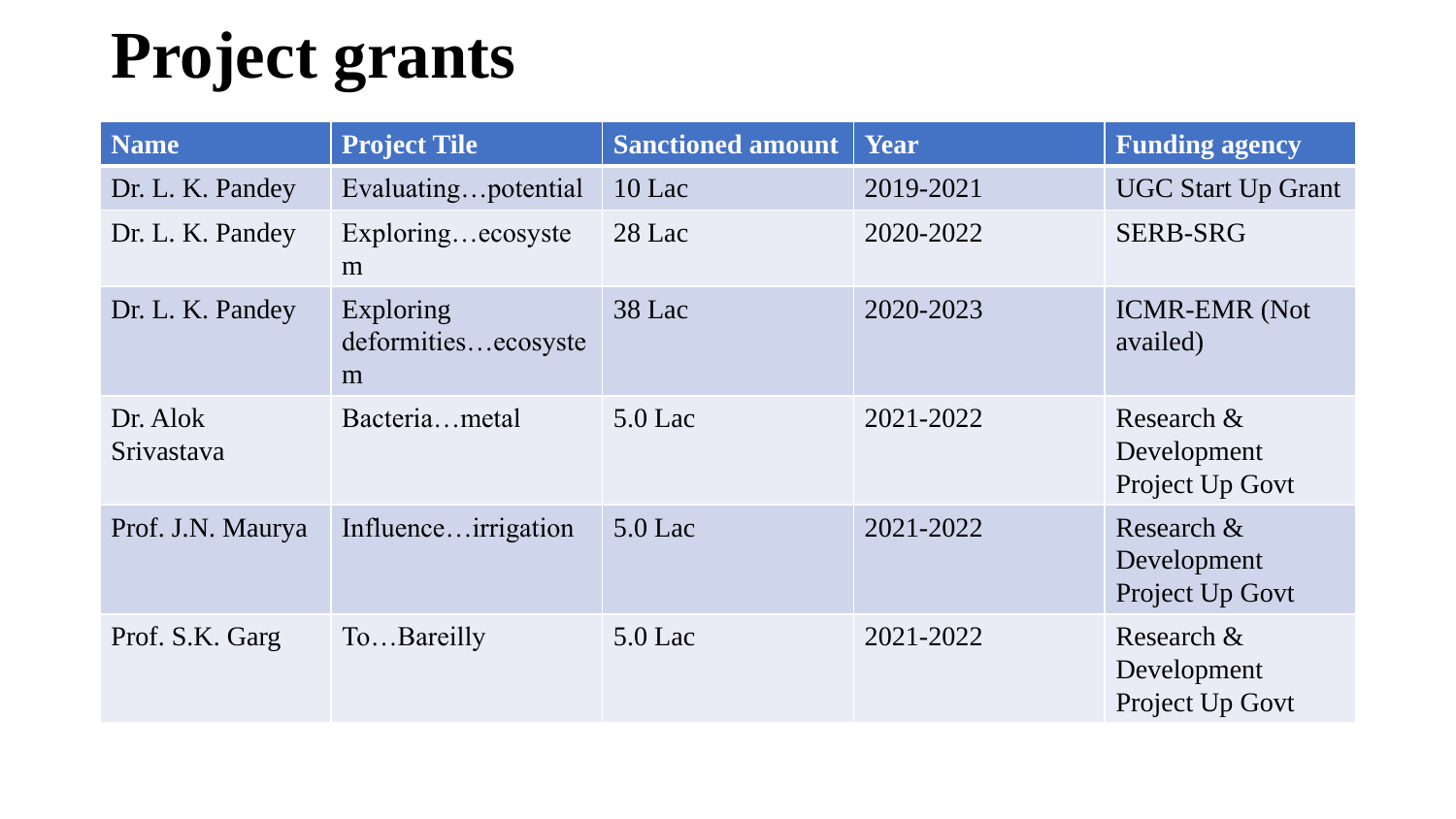#### **Academic achievements**

- Prof. S.K Garg executive councilor Indian Botanical Society.
- Journal "Physiology and Molecular Biology of Plants" started in the Department of Plant Science by Late. Prof. H.S. Srivastava and Prof. S.K. Garg (1995-2001) is now world recognized top most plant science journal from India with SCI impact factor-2.54.
- Prof. S.K. Garg executive editor Journal "Physiology and Molecular Biology of Plants" (Springer; IF-2.005).
- Prof. J.N. Maurya executive councilor Indian Botanical Society.
- Dr. Alok Srivastava Treasurer Indian Botanical Society.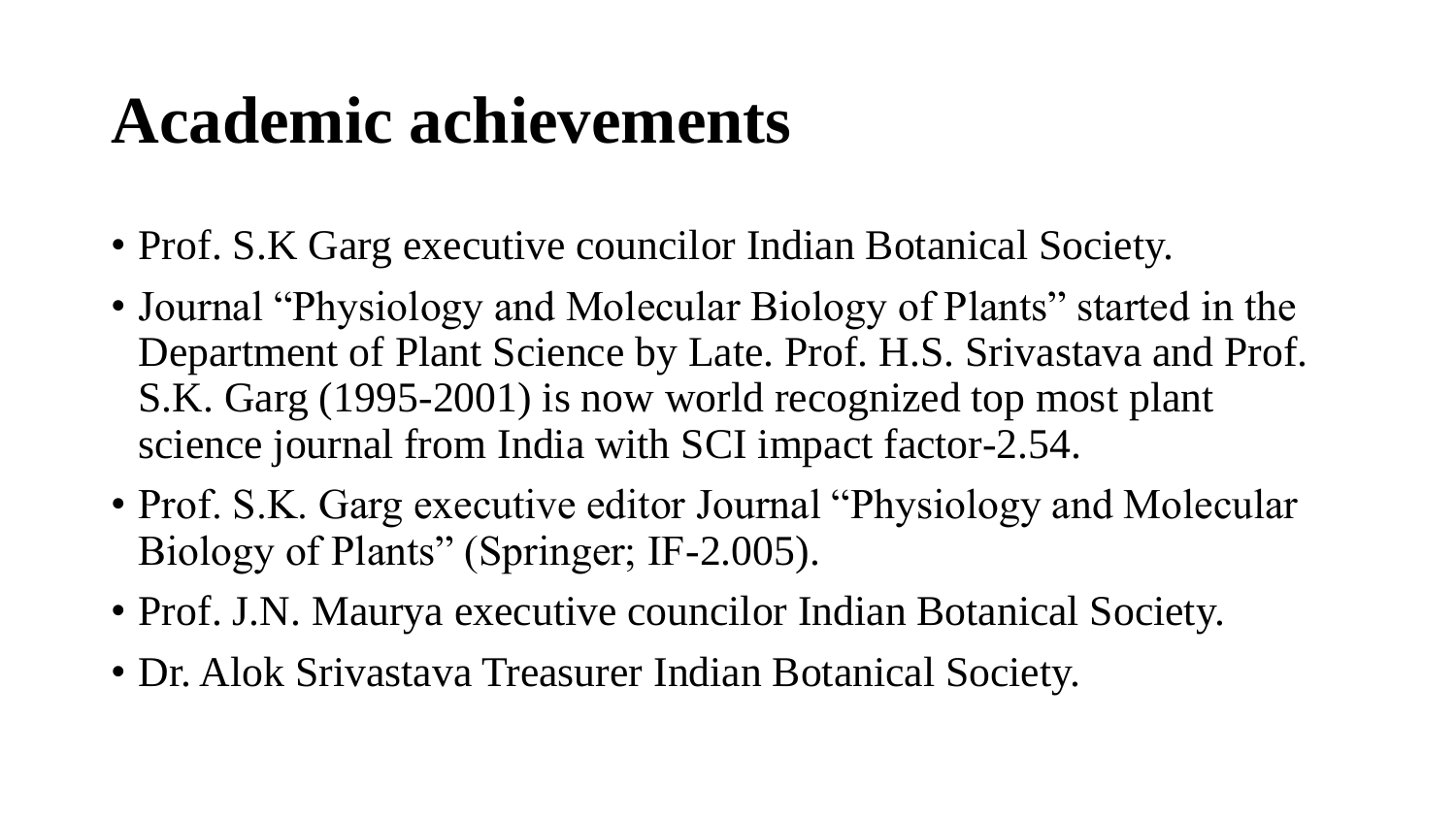# **Administrative positions**

- Prof. S.K. Garg (Director Directorate of Social and Corporate Relations).
- Prof. J.N. Maurya (Chief Proctor).
- Dr. Alok Srivastava (Secretory University Sports Council and Secretory Rohilkhand University and Alumni Association).